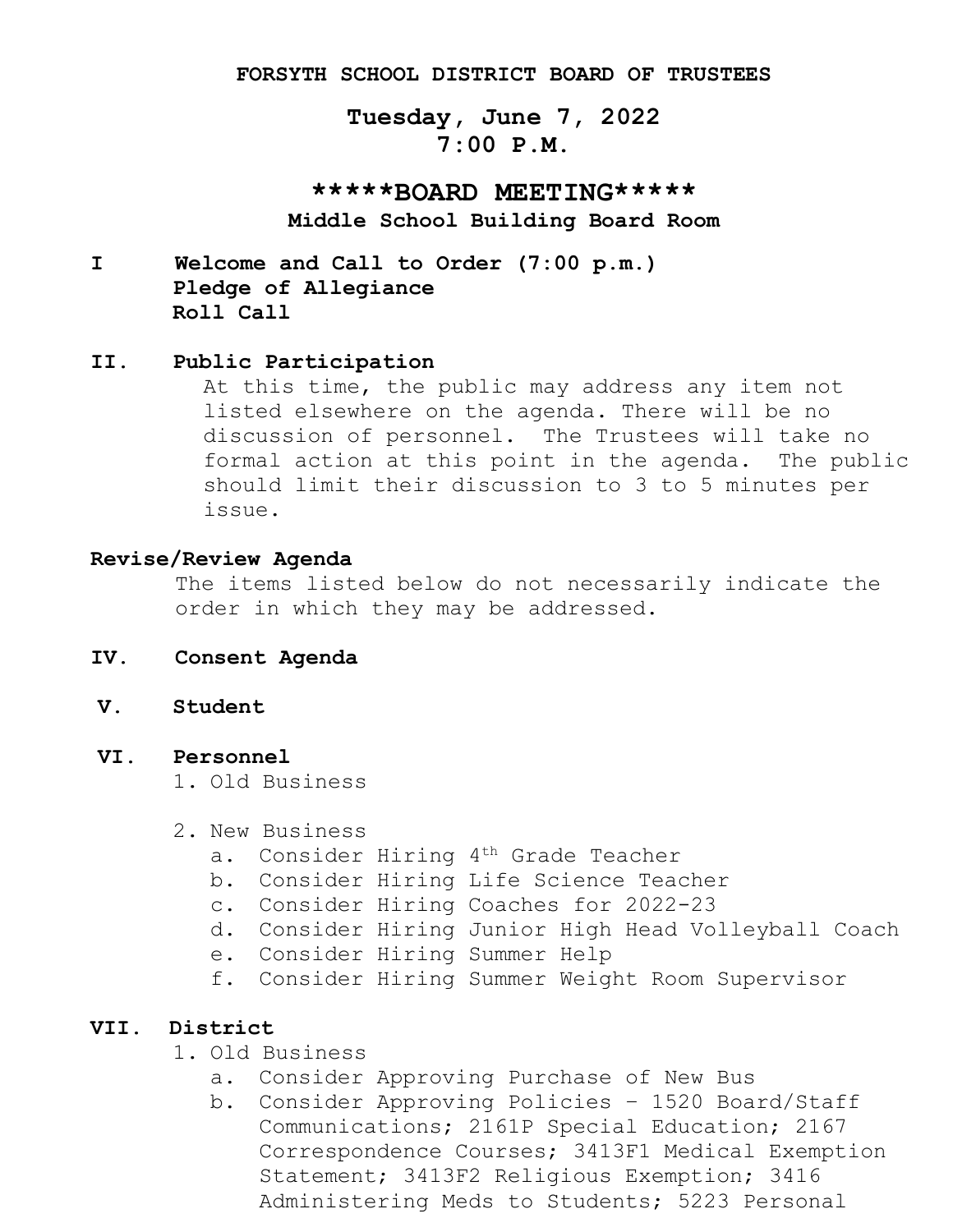Conduct; 5321 Leaves of Absence – Second and Final Reading

- c. Consider Approving K-6 Social Studies Curriculum Second and Final Reading
- 2. New Business
	- a. Consider Appointing New Trustee
	- b. Assign Board Committee Positions
	- c. Consider Approving Guidelines for Interview Committee
	- d. Board Training Date Update
	- e. Consider Approving Payment for MQEC Dues
	- f. Consider Approving K-6 Parent/Student Handbook First Reading
	- g. Consider Approving 7-12 Parent/Student Handbook First Reading
	- h. Consider Approving K-12 Staff Handbook First Reading
	- i. Consider Approving Activities Handbook First Reading
	- j. Consider Approving Coaches/Sponsors Handbook First Reading
	- k. Consider Approving Classified Staff Handbook First Reading

## **VIII. Administration Team Reports**

- 1. Elementary Principal
- 2. 7-12 Principal
- 3. Activities Director
- 4. Business Manager
- 5. Superintendent
- **IX. Next Meeting Date**

July 12, 2022

 **X. Adjournment**

### **NOTICE**

**It is the intention of the Chairman that in the event that all business on this agenda is not concluded by 10:00 p.m., the meeting will be recessed and reconvened at 7:00 p.m., Wednesday, June 8. The meeting will reconvene in the Middle School Building Board Room.**